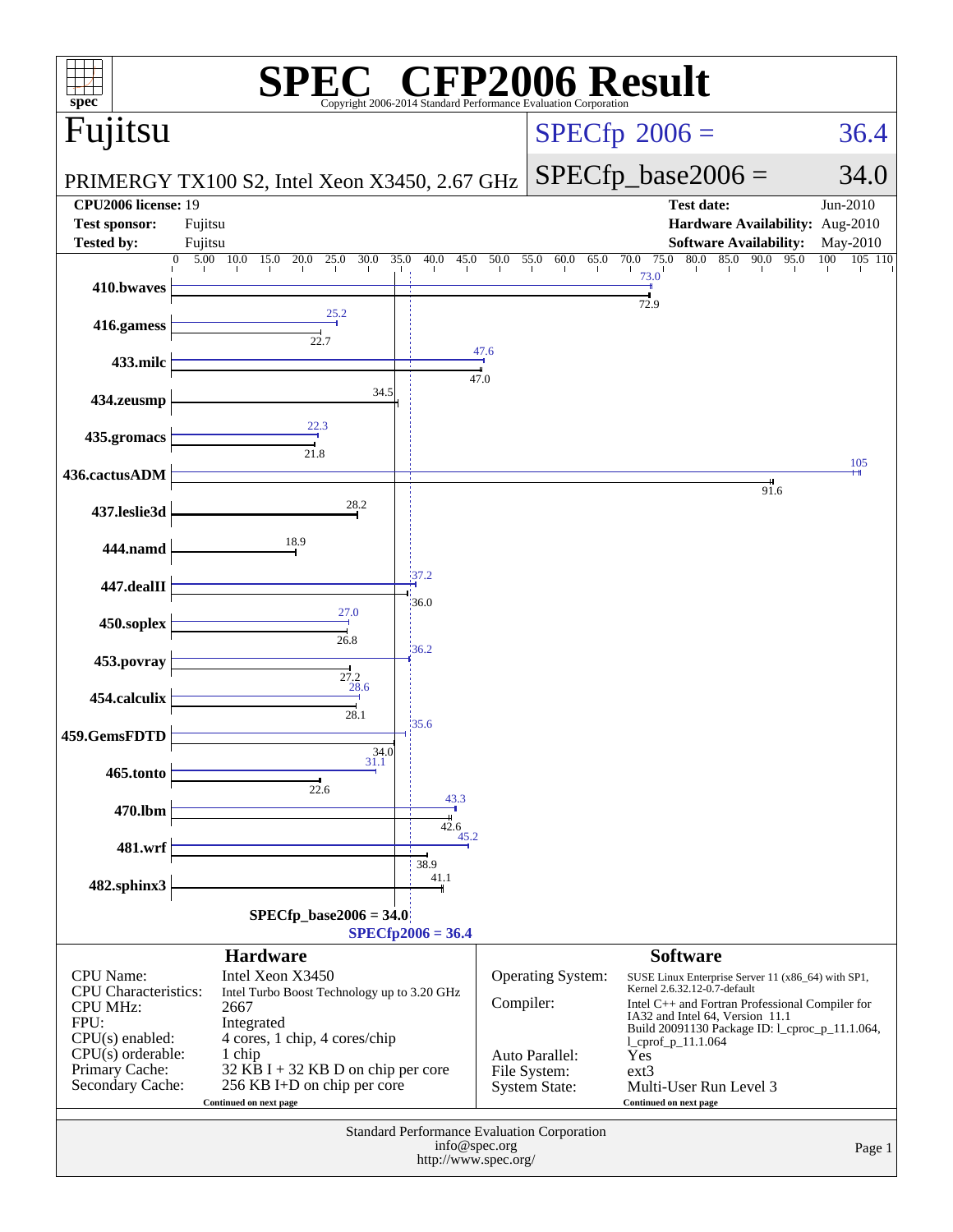| spec <sup>®</sup>                                                                                                                                                                                                    |                    |       |                               |       | <b>SPEC CFP2006 Result</b><br>Copyright 2006-2014 Standard Performance Evaluation Corporation |                   |                |              |                      |                                                                |                |                                    |
|----------------------------------------------------------------------------------------------------------------------------------------------------------------------------------------------------------------------|--------------------|-------|-------------------------------|-------|-----------------------------------------------------------------------------------------------|-------------------|----------------|--------------|----------------------|----------------------------------------------------------------|----------------|------------------------------------|
| Fujitsu                                                                                                                                                                                                              |                    |       |                               |       |                                                                                               |                   | $SPECfp2006 =$ |              |                      |                                                                |                | 36.4                               |
| PRIMERGY TX100 S2, Intel Xeon X3450, 2.67 GHz                                                                                                                                                                        |                    |       |                               |       |                                                                                               |                   |                |              | $SPECfp\_base2006 =$ |                                                                |                | 34.0                               |
| <b>CPU2006 license: 19</b><br><b>Test sponsor:</b><br><b>Tested by:</b>                                                                                                                                              | Fujitsu<br>Fujitsu |       |                               |       |                                                                                               |                   |                |              | <b>Test date:</b>    | <b>Hardware Availability:</b><br><b>Software Availability:</b> |                | $Jun-2010$<br>Aug-2010<br>May-2010 |
| 8 MB I+D on chip per chip<br>L <sub>3</sub> Cache:<br>Other Cache:<br>None<br>Memory:<br>16 GB (4x4 GB PC3-10600E, 2 rank, CL9-9-9, ECC)<br>1 x SAS, 300 GB, 10000 RPM<br>Disk Subsystem:<br>Other Hardware:<br>None |                    |       |                               |       | <b>Base Pointers:</b><br>Peak Pointers:<br>Other Software:                                    | $64$ -bit<br>None | $32/64$ -bit   |              |                      |                                                                |                |                                    |
|                                                                                                                                                                                                                      |                    |       |                               |       | <b>Results Table</b>                                                                          |                   |                |              | Peak                 |                                                                |                |                                    |
| <b>Benchmark</b>                                                                                                                                                                                                     | <b>Seconds</b>     | Ratio | <b>Base</b><br><b>Seconds</b> | Ratio | <b>Seconds</b>                                                                                | Ratio             | <b>Seconds</b> | <b>Ratio</b> | <b>Seconds</b>       | <b>Ratio</b>                                                   | <b>Seconds</b> | <b>Ratio</b>                       |
| 410.bwayes                                                                                                                                                                                                           | 187                | 72.7  | 187                           | 72.9  | 186                                                                                           | 73.0              |                |              |                      | 72.9                                                           |                | 73.0                               |
| $416$ .gamess                                                                                                                                                                                                        |                    |       |                               |       |                                                                                               |                   | 186            | 73.2         | 186                  |                                                                | 186            |                                    |
|                                                                                                                                                                                                                      | 862                | 22.7  | 861                           | 22.8  | 861                                                                                           | 22.7              | 777            | 25.2         | 777                  | 25.2                                                           | 778            | 25.2                               |
| 433.milc                                                                                                                                                                                                             | 195                | 47.0  | 194                           | 47.3  | 195                                                                                           | 47.0              | <b>193</b>     | 47.6         | 193                  | 47.6                                                           | 193            | 47.7                               |
| $434$ . zeusmp                                                                                                                                                                                                       | 264                | 34.5  | 264                           | 34.5  | 264                                                                                           | 34.5              | 264            | 34.5         | 264                  | 34.5                                                           | 264            | 34.5                               |
| 435.gromacs                                                                                                                                                                                                          | 327                | 21.8  | 327                           | 21.8  | 328                                                                                           | 21.7              | 320            | 22.3         | 321                  | 22.3                                                           | 320            | 22.3                               |
| 436.cactusADM                                                                                                                                                                                                        | 130                | 91.6  | 130                           | 91.8  | 131                                                                                           | 91.2              | 115            | 104          | 114                  | 105                                                            | 114            | 105                                |
| 437.leslie3d                                                                                                                                                                                                         | 333                | 28.2  | 332                           | 28.4  | 333                                                                                           | 28.2              | 333            | 28.2         | 332                  | 28.4                                                           | 333            | 28.2                               |
| 444.namd                                                                                                                                                                                                             | 423                | 18.9  | 424                           | 18.9  | 424                                                                                           | 18.9              | 423            | 18.9         | 424                  | <b>18.9</b>                                                    | 424            | 18.9                               |

### **[Operating System Notes](http://www.spec.org/auto/cpu2006/Docs/result-fields.html#OperatingSystemNotes)**

[450.soplex](http://www.spec.org/auto/cpu2006/Docs/450.soplex.html) 311 26.8 **[311](http://www.spec.org/auto/cpu2006/Docs/result-fields.html#Median) [26.8](http://www.spec.org/auto/cpu2006/Docs/result-fields.html#Median)** 311 26.8 309 27.0 **[309](http://www.spec.org/auto/cpu2006/Docs/result-fields.html#Median) [27.0](http://www.spec.org/auto/cpu2006/Docs/result-fields.html#Median)** 308 27.0 [453.povray](http://www.spec.org/auto/cpu2006/Docs/453.povray.html) 195 27.3 **[195](http://www.spec.org/auto/cpu2006/Docs/result-fields.html#Median) [27.2](http://www.spec.org/auto/cpu2006/Docs/result-fields.html#Median)** 196 27.1 **[147](http://www.spec.org/auto/cpu2006/Docs/result-fields.html#Median) [36.2](http://www.spec.org/auto/cpu2006/Docs/result-fields.html#Median)** 146 36.3 147 36.2 [454.calculix](http://www.spec.org/auto/cpu2006/Docs/454.calculix.html) 294 28.1 294 28.1 **[294](http://www.spec.org/auto/cpu2006/Docs/result-fields.html#Median) [28.1](http://www.spec.org/auto/cpu2006/Docs/result-fields.html#Median)** 288 28.6 **[288](http://www.spec.org/auto/cpu2006/Docs/result-fields.html#Median) [28.6](http://www.spec.org/auto/cpu2006/Docs/result-fields.html#Median)** 288 28.6 [459.GemsFDTD](http://www.spec.org/auto/cpu2006/Docs/459.GemsFDTD.html) 313 33.9 **[312](http://www.spec.org/auto/cpu2006/Docs/result-fields.html#Median) [34.0](http://www.spec.org/auto/cpu2006/Docs/result-fields.html#Median)** 312 34.0 **[298](http://www.spec.org/auto/cpu2006/Docs/result-fields.html#Median) [35.6](http://www.spec.org/auto/cpu2006/Docs/result-fields.html#Median)** 297 35.7 298 35.6 [465.tonto](http://www.spec.org/auto/cpu2006/Docs/465.tonto.html) 434 22.7 438 22.5 **[436](http://www.spec.org/auto/cpu2006/Docs/result-fields.html#Median) [22.6](http://www.spec.org/auto/cpu2006/Docs/result-fields.html#Median)** 316 31.2 **[316](http://www.spec.org/auto/cpu2006/Docs/result-fields.html#Median) [31.1](http://www.spec.org/auto/cpu2006/Docs/result-fields.html#Median)** 316 31.1 [470.lbm](http://www.spec.org/auto/cpu2006/Docs/470.lbm.html) 325 42.3 **[322](http://www.spec.org/auto/cpu2006/Docs/result-fields.html#Median) [42.6](http://www.spec.org/auto/cpu2006/Docs/result-fields.html#Median)** 322 42.6 317 43.4 318 43.2 **[317](http://www.spec.org/auto/cpu2006/Docs/result-fields.html#Median) [43.3](http://www.spec.org/auto/cpu2006/Docs/result-fields.html#Median)** [481.wrf](http://www.spec.org/auto/cpu2006/Docs/481.wrf.html) 286 39.0 287 38.9 **[287](http://www.spec.org/auto/cpu2006/Docs/result-fields.html#Median) [38.9](http://www.spec.org/auto/cpu2006/Docs/result-fields.html#Median)** 247 45.3 247 45.2 **[247](http://www.spec.org/auto/cpu2006/Docs/result-fields.html#Median) [45.2](http://www.spec.org/auto/cpu2006/Docs/result-fields.html#Median)** [482.sphinx3](http://www.spec.org/auto/cpu2006/Docs/482.sphinx3.html) 471 41.4 474 41.1 **[474](http://www.spec.org/auto/cpu2006/Docs/result-fields.html#Median) [41.1](http://www.spec.org/auto/cpu2006/Docs/result-fields.html#Median)** 471 41.4 474 41.1 **[474](http://www.spec.org/auto/cpu2006/Docs/result-fields.html#Median) [41.1](http://www.spec.org/auto/cpu2006/Docs/result-fields.html#Median)** Results appear in the [order in which they were run.](http://www.spec.org/auto/cpu2006/Docs/result-fields.html#RunOrder) Bold underlined text [indicates a median measurement.](http://www.spec.org/auto/cpu2006/Docs/result-fields.html#Median)

'ulimit -s unlimited' was used to set the stacksize to unlimited prior to run

### **[Platform Notes](http://www.spec.org/auto/cpu2006/Docs/result-fields.html#PlatformNotes)**

 BIOS configuration: Intel HT Technology = Disable

### **[General Notes](http://www.spec.org/auto/cpu2006/Docs/result-fields.html#GeneralNotes)**

 OMP\_NUM\_THREADS set to number of cores KMP\_AFFINITY set to granularity=fine,scatter KMP\_STACKSIZE set to 200M For information about Fujitsu please visit: <http://www.fujitsu.com>

Continued on next page

Standard Performance Evaluation Corporation [info@spec.org](mailto:info@spec.org) <http://www.spec.org/>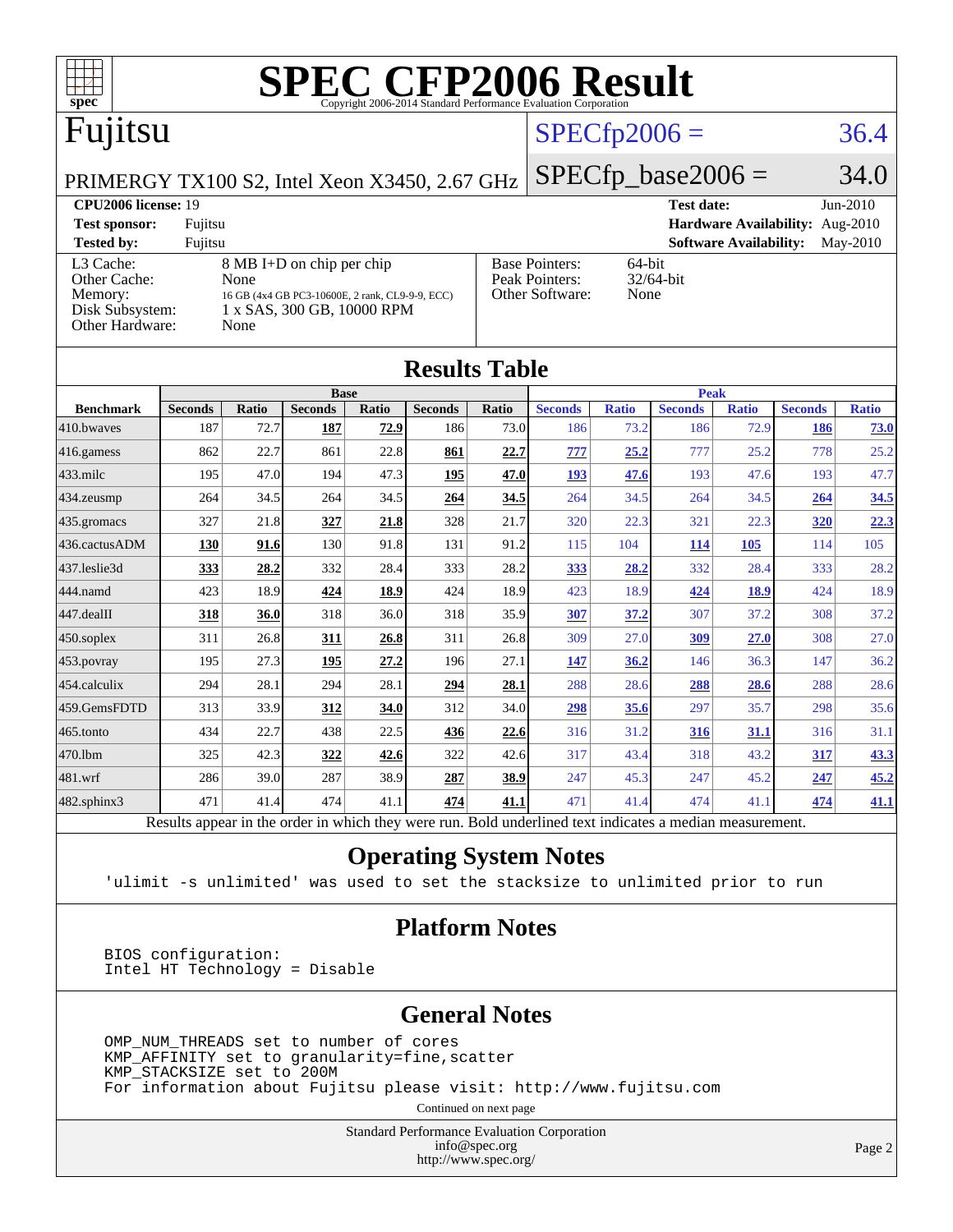

# **[SPEC CFP2006 Result](http://www.spec.org/auto/cpu2006/Docs/result-fields.html#SPECCFP2006Result)**

# Fujitsu

 $SPECTp2006 = 36.4$ 

PRIMERGY TX100 S2, Intel Xeon X3450, 2.67 GHz  $SPECTp\_base2006 = 34.0$ 

**[Tested by:](http://www.spec.org/auto/cpu2006/Docs/result-fields.html#Testedby)** Fujitsu **[Software Availability:](http://www.spec.org/auto/cpu2006/Docs/result-fields.html#SoftwareAvailability)** May-2010

**[CPU2006 license:](http://www.spec.org/auto/cpu2006/Docs/result-fields.html#CPU2006license)** 19 **[Test date:](http://www.spec.org/auto/cpu2006/Docs/result-fields.html#Testdate)** Jun-2010 **[Test sponsor:](http://www.spec.org/auto/cpu2006/Docs/result-fields.html#Testsponsor)** Fujitsu **[Hardware Availability:](http://www.spec.org/auto/cpu2006/Docs/result-fields.html#HardwareAvailability)** Aug-2010

### **[General Notes \(Continued\)](http://www.spec.org/auto/cpu2006/Docs/result-fields.html#GeneralNotes)**

Binaries were compiled on SLES 10 with Binutils 2.18.50.0.7.20080502

## **[Base Compiler Invocation](http://www.spec.org/auto/cpu2006/Docs/result-fields.html#BaseCompilerInvocation)**

[C benchmarks](http://www.spec.org/auto/cpu2006/Docs/result-fields.html#Cbenchmarks):  $\text{icc}$   $-\text{m64}$ 

[C++ benchmarks:](http://www.spec.org/auto/cpu2006/Docs/result-fields.html#CXXbenchmarks) [icpc -m64](http://www.spec.org/cpu2006/results/res2010q3/cpu2006-20100716-12417.flags.html#user_CXXbase_intel_icpc_64bit_bedb90c1146cab66620883ef4f41a67e)

[Fortran benchmarks](http://www.spec.org/auto/cpu2006/Docs/result-fields.html#Fortranbenchmarks): [ifort -m64](http://www.spec.org/cpu2006/results/res2010q3/cpu2006-20100716-12417.flags.html#user_FCbase_intel_ifort_64bit_ee9d0fb25645d0210d97eb0527dcc06e)

[Benchmarks using both Fortran and C](http://www.spec.org/auto/cpu2006/Docs/result-fields.html#BenchmarksusingbothFortranandC): [icc -m64](http://www.spec.org/cpu2006/results/res2010q3/cpu2006-20100716-12417.flags.html#user_CC_FCbase_intel_icc_64bit_0b7121f5ab7cfabee23d88897260401c) [ifort -m64](http://www.spec.org/cpu2006/results/res2010q3/cpu2006-20100716-12417.flags.html#user_CC_FCbase_intel_ifort_64bit_ee9d0fb25645d0210d97eb0527dcc06e)

### **[Base Portability Flags](http://www.spec.org/auto/cpu2006/Docs/result-fields.html#BasePortabilityFlags)**

| 410.bwaves: -DSPEC CPU LP64                |                                                                |
|--------------------------------------------|----------------------------------------------------------------|
| 416.gamess: -DSPEC_CPU_LP64                |                                                                |
| 433.milc: -DSPEC CPU LP64                  |                                                                |
| 434.zeusmp: -DSPEC_CPU_LP64                |                                                                |
| 435.gromacs: -DSPEC_CPU_LP64 -nofor_main   |                                                                |
| 436.cactusADM: -DSPEC CPU LP64 -nofor main |                                                                |
| 437.leslie3d: -DSPEC CPU LP64              |                                                                |
| 444.namd: -DSPEC CPU LP64                  |                                                                |
| 447.dealII: -DSPEC CPU LP64                |                                                                |
| 450.soplex: -DSPEC_CPU_LP64                |                                                                |
| 453.povray: -DSPEC_CPU_LP64                |                                                                |
| 454.calculix: -DSPEC CPU LP64 -nofor main  |                                                                |
| 459. GemsFDTD: - DSPEC CPU LP64            |                                                                |
| 465.tonto: -DSPEC CPU LP64                 |                                                                |
| 470.1bm: - DSPEC CPU LP64                  |                                                                |
|                                            | 481.wrf: -DSPEC CPU_LP64 -DSPEC_CPU_CASE_FLAG -DSPEC_CPU_LINUX |
| 482.sphinx3: -DSPEC CPU LP64               |                                                                |

### **[Base Optimization Flags](http://www.spec.org/auto/cpu2006/Docs/result-fields.html#BaseOptimizationFlags)**

Standard Performance Evaluation Corporation [C benchmarks](http://www.spec.org/auto/cpu2006/Docs/result-fields.html#Cbenchmarks): [-xSSE4.2](http://www.spec.org/cpu2006/results/res2010q3/cpu2006-20100716-12417.flags.html#user_CCbase_f-xSSE42_f91528193cf0b216347adb8b939d4107) [-ipo](http://www.spec.org/cpu2006/results/res2010q3/cpu2006-20100716-12417.flags.html#user_CCbase_f-ipo) [-O3](http://www.spec.org/cpu2006/results/res2010q3/cpu2006-20100716-12417.flags.html#user_CCbase_f-O3) [-no-prec-div](http://www.spec.org/cpu2006/results/res2010q3/cpu2006-20100716-12417.flags.html#user_CCbase_f-no-prec-div) [-static](http://www.spec.org/cpu2006/results/res2010q3/cpu2006-20100716-12417.flags.html#user_CCbase_f-static) [-parallel](http://www.spec.org/cpu2006/results/res2010q3/cpu2006-20100716-12417.flags.html#user_CCbase_f-parallel) [-opt-prefetch](http://www.spec.org/cpu2006/results/res2010q3/cpu2006-20100716-12417.flags.html#user_CCbase_f-opt-prefetch) [C++ benchmarks:](http://www.spec.org/auto/cpu2006/Docs/result-fields.html#CXXbenchmarks) [-xSSE4.2](http://www.spec.org/cpu2006/results/res2010q3/cpu2006-20100716-12417.flags.html#user_CXXbase_f-xSSE42_f91528193cf0b216347adb8b939d4107) [-ipo](http://www.spec.org/cpu2006/results/res2010q3/cpu2006-20100716-12417.flags.html#user_CXXbase_f-ipo) [-O3](http://www.spec.org/cpu2006/results/res2010q3/cpu2006-20100716-12417.flags.html#user_CXXbase_f-O3) [-no-prec-div](http://www.spec.org/cpu2006/results/res2010q3/cpu2006-20100716-12417.flags.html#user_CXXbase_f-no-prec-div) [-static](http://www.spec.org/cpu2006/results/res2010q3/cpu2006-20100716-12417.flags.html#user_CXXbase_f-static) [-parallel](http://www.spec.org/cpu2006/results/res2010q3/cpu2006-20100716-12417.flags.html#user_CXXbase_f-parallel) [-opt-prefetch](http://www.spec.org/cpu2006/results/res2010q3/cpu2006-20100716-12417.flags.html#user_CXXbase_f-opt-prefetch) [Fortran benchmarks](http://www.spec.org/auto/cpu2006/Docs/result-fields.html#Fortranbenchmarks): [-xSSE4.2](http://www.spec.org/cpu2006/results/res2010q3/cpu2006-20100716-12417.flags.html#user_FCbase_f-xSSE42_f91528193cf0b216347adb8b939d4107) [-ipo](http://www.spec.org/cpu2006/results/res2010q3/cpu2006-20100716-12417.flags.html#user_FCbase_f-ipo) [-O3](http://www.spec.org/cpu2006/results/res2010q3/cpu2006-20100716-12417.flags.html#user_FCbase_f-O3) [-no-prec-div](http://www.spec.org/cpu2006/results/res2010q3/cpu2006-20100716-12417.flags.html#user_FCbase_f-no-prec-div) [-static](http://www.spec.org/cpu2006/results/res2010q3/cpu2006-20100716-12417.flags.html#user_FCbase_f-static) [-parallel](http://www.spec.org/cpu2006/results/res2010q3/cpu2006-20100716-12417.flags.html#user_FCbase_f-parallel) [-opt-prefetch](http://www.spec.org/cpu2006/results/res2010q3/cpu2006-20100716-12417.flags.html#user_FCbase_f-opt-prefetch) Continued on next page

[info@spec.org](mailto:info@spec.org) <http://www.spec.org/>

Page 3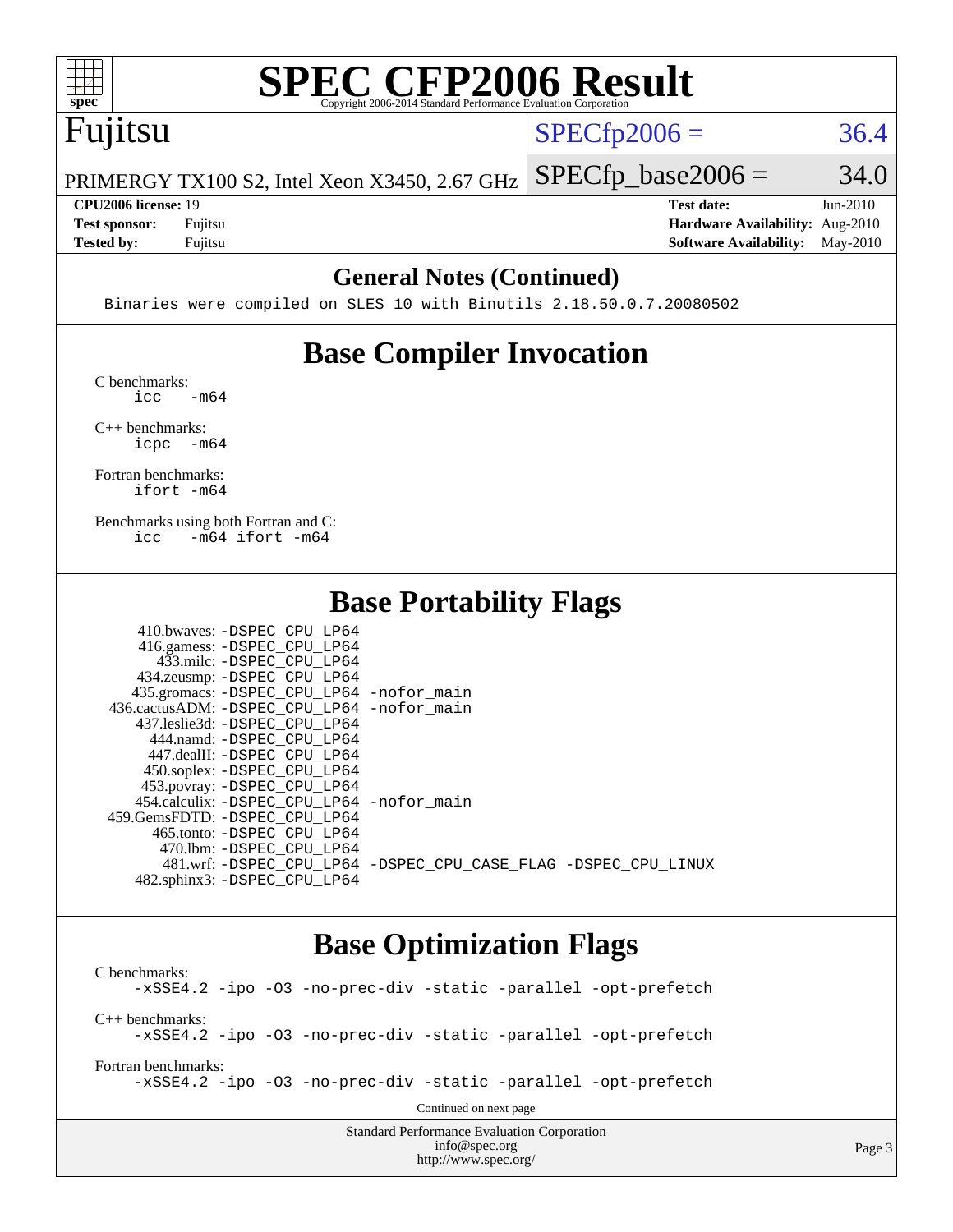

# **[SPEC CFP2006 Result](http://www.spec.org/auto/cpu2006/Docs/result-fields.html#SPECCFP2006Result)**

Fujitsu

 $SPECTp2006 = 36.4$ 

PRIMERGY TX100 S2, Intel Xeon X3450, 2.67 GHz  $SPECTp\_base2006 = 34.0$ 

**[CPU2006 license:](http://www.spec.org/auto/cpu2006/Docs/result-fields.html#CPU2006license)** 19 **[Test date:](http://www.spec.org/auto/cpu2006/Docs/result-fields.html#Testdate)** Jun-2010 **[Test sponsor:](http://www.spec.org/auto/cpu2006/Docs/result-fields.html#Testsponsor)** Fujitsu **[Hardware Availability:](http://www.spec.org/auto/cpu2006/Docs/result-fields.html#HardwareAvailability)** Aug-2010 **[Tested by:](http://www.spec.org/auto/cpu2006/Docs/result-fields.html#Testedby)** Fujitsu **[Software Availability:](http://www.spec.org/auto/cpu2006/Docs/result-fields.html#SoftwareAvailability)** May-2010

## **[Base Optimization Flags \(Continued\)](http://www.spec.org/auto/cpu2006/Docs/result-fields.html#BaseOptimizationFlags)**

[Benchmarks using both Fortran and C](http://www.spec.org/auto/cpu2006/Docs/result-fields.html#BenchmarksusingbothFortranandC):

[-xSSE4.2](http://www.spec.org/cpu2006/results/res2010q3/cpu2006-20100716-12417.flags.html#user_CC_FCbase_f-xSSE42_f91528193cf0b216347adb8b939d4107) [-ipo](http://www.spec.org/cpu2006/results/res2010q3/cpu2006-20100716-12417.flags.html#user_CC_FCbase_f-ipo) [-O3](http://www.spec.org/cpu2006/results/res2010q3/cpu2006-20100716-12417.flags.html#user_CC_FCbase_f-O3) [-no-prec-div](http://www.spec.org/cpu2006/results/res2010q3/cpu2006-20100716-12417.flags.html#user_CC_FCbase_f-no-prec-div) [-static](http://www.spec.org/cpu2006/results/res2010q3/cpu2006-20100716-12417.flags.html#user_CC_FCbase_f-static) [-parallel](http://www.spec.org/cpu2006/results/res2010q3/cpu2006-20100716-12417.flags.html#user_CC_FCbase_f-parallel) [-opt-prefetch](http://www.spec.org/cpu2006/results/res2010q3/cpu2006-20100716-12417.flags.html#user_CC_FCbase_f-opt-prefetch)

### **[Peak Compiler Invocation](http://www.spec.org/auto/cpu2006/Docs/result-fields.html#PeakCompilerInvocation)**

 $C$  benchmarks:<br>icc  $-m64$ 

[C++ benchmarks:](http://www.spec.org/auto/cpu2006/Docs/result-fields.html#CXXbenchmarks) [icpc -m64](http://www.spec.org/cpu2006/results/res2010q3/cpu2006-20100716-12417.flags.html#user_CXXpeak_intel_icpc_64bit_bedb90c1146cab66620883ef4f41a67e)

[Fortran benchmarks](http://www.spec.org/auto/cpu2006/Docs/result-fields.html#Fortranbenchmarks): [ifort -m64](http://www.spec.org/cpu2006/results/res2010q3/cpu2006-20100716-12417.flags.html#user_FCpeak_intel_ifort_64bit_ee9d0fb25645d0210d97eb0527dcc06e)

[Benchmarks using both Fortran and C](http://www.spec.org/auto/cpu2006/Docs/result-fields.html#BenchmarksusingbothFortranandC): [icc -m64](http://www.spec.org/cpu2006/results/res2010q3/cpu2006-20100716-12417.flags.html#user_CC_FCpeak_intel_icc_64bit_0b7121f5ab7cfabee23d88897260401c) [ifort -m64](http://www.spec.org/cpu2006/results/res2010q3/cpu2006-20100716-12417.flags.html#user_CC_FCpeak_intel_ifort_64bit_ee9d0fb25645d0210d97eb0527dcc06e)

### **[Peak Portability Flags](http://www.spec.org/auto/cpu2006/Docs/result-fields.html#PeakPortabilityFlags)**

Same as Base Portability Flags

## **[Peak Optimization Flags](http://www.spec.org/auto/cpu2006/Docs/result-fields.html#PeakOptimizationFlags)**

[C benchmarks](http://www.spec.org/auto/cpu2006/Docs/result-fields.html#Cbenchmarks):

```
 433.milc: -xSSE4.2(pass 2) -prof-gen(pass 1) -ipo(pass 2) -O3(pass 2)
-no-prec-div(pass 2) -static(pass 2) -prof-use(pass 2)
-ansi-alias
```
 470.lbm: [-xSSE4.2](http://www.spec.org/cpu2006/results/res2010q3/cpu2006-20100716-12417.flags.html#user_peakPASS2_CFLAGSPASS2_LDFLAGS470_lbm_f-xSSE42_f91528193cf0b216347adb8b939d4107)(pass 2) [-prof-gen](http://www.spec.org/cpu2006/results/res2010q3/cpu2006-20100716-12417.flags.html#user_peakPASS1_CFLAGSPASS1_LDFLAGS470_lbm_prof_gen_e43856698f6ca7b7e442dfd80e94a8fc)(pass 1) [-ipo](http://www.spec.org/cpu2006/results/res2010q3/cpu2006-20100716-12417.flags.html#user_peakPASS2_CFLAGSPASS2_LDFLAGS470_lbm_f-ipo)(pass 2) [-O3](http://www.spec.org/cpu2006/results/res2010q3/cpu2006-20100716-12417.flags.html#user_peakPASS2_CFLAGSPASS2_LDFLAGS470_lbm_f-O3)(pass 2) [-no-prec-div](http://www.spec.org/cpu2006/results/res2010q3/cpu2006-20100716-12417.flags.html#user_peakPASS2_CFLAGSPASS2_LDFLAGS470_lbm_f-no-prec-div)(pass 2) [-static](http://www.spec.org/cpu2006/results/res2010q3/cpu2006-20100716-12417.flags.html#user_peakPASS2_CFLAGSPASS2_LDFLAGS470_lbm_f-static)(pass 2) [-prof-use](http://www.spec.org/cpu2006/results/res2010q3/cpu2006-20100716-12417.flags.html#user_peakPASS2_CFLAGSPASS2_LDFLAGS470_lbm_prof_use_bccf7792157ff70d64e32fe3e1250b55)(pass 2) [-parallel](http://www.spec.org/cpu2006/results/res2010q3/cpu2006-20100716-12417.flags.html#user_peakOPTIMIZE470_lbm_f-parallel) [-ansi-alias](http://www.spec.org/cpu2006/results/res2010q3/cpu2006-20100716-12417.flags.html#user_peakOPTIMIZE470_lbm_f-ansi-alias) [-auto-ilp32](http://www.spec.org/cpu2006/results/res2010q3/cpu2006-20100716-12417.flags.html#user_peakCOPTIMIZE470_lbm_f-auto-ilp32)

 $482$ .sphinx3: basepeak = yes

[C++ benchmarks:](http://www.spec.org/auto/cpu2006/Docs/result-fields.html#CXXbenchmarks)

444.namd: basepeak = yes

 $447$ .dealII:  $-xSSE4$ .  $2(pass 2)$  [-prof-gen](http://www.spec.org/cpu2006/results/res2010q3/cpu2006-20100716-12417.flags.html#user_peakPASS1_CXXFLAGSPASS1_LDFLAGS447_dealII_prof_gen_e43856698f6ca7b7e442dfd80e94a8fc)(pass 1) [-ipo](http://www.spec.org/cpu2006/results/res2010q3/cpu2006-20100716-12417.flags.html#user_peakPASS2_CXXFLAGSPASS2_LDFLAGS447_dealII_f-ipo)(pass 2) -03(pass 2) [-no-prec-div](http://www.spec.org/cpu2006/results/res2010q3/cpu2006-20100716-12417.flags.html#user_peakPASS2_CXXFLAGSPASS2_LDFLAGS447_dealII_f-no-prec-div)(pass 2) [-static](http://www.spec.org/cpu2006/results/res2010q3/cpu2006-20100716-12417.flags.html#user_peakPASS2_CXXFLAGSPASS2_LDFLAGS447_dealII_f-static)(pass 2) [-prof-use](http://www.spec.org/cpu2006/results/res2010q3/cpu2006-20100716-12417.flags.html#user_peakPASS2_CXXFLAGSPASS2_LDFLAGS447_dealII_prof_use_bccf7792157ff70d64e32fe3e1250b55)(pass 2) [-unroll2](http://www.spec.org/cpu2006/results/res2010q3/cpu2006-20100716-12417.flags.html#user_peakOPTIMIZE447_dealII_f-unroll_784dae83bebfb236979b41d2422d7ec2) [-ansi-alias](http://www.spec.org/cpu2006/results/res2010q3/cpu2006-20100716-12417.flags.html#user_peakOPTIMIZE447_dealII_f-ansi-alias) [-scalar-rep-](http://www.spec.org/cpu2006/results/res2010q3/cpu2006-20100716-12417.flags.html#user_peakOPTIMIZE447_dealII_f-disablescalarrep_abbcad04450fb118e4809c81d83c8a1d) [-auto-ilp32](http://www.spec.org/cpu2006/results/res2010q3/cpu2006-20100716-12417.flags.html#user_peakCXXOPTIMIZE447_dealII_f-auto-ilp32)

Continued on next page

Standard Performance Evaluation Corporation [info@spec.org](mailto:info@spec.org) <http://www.spec.org/>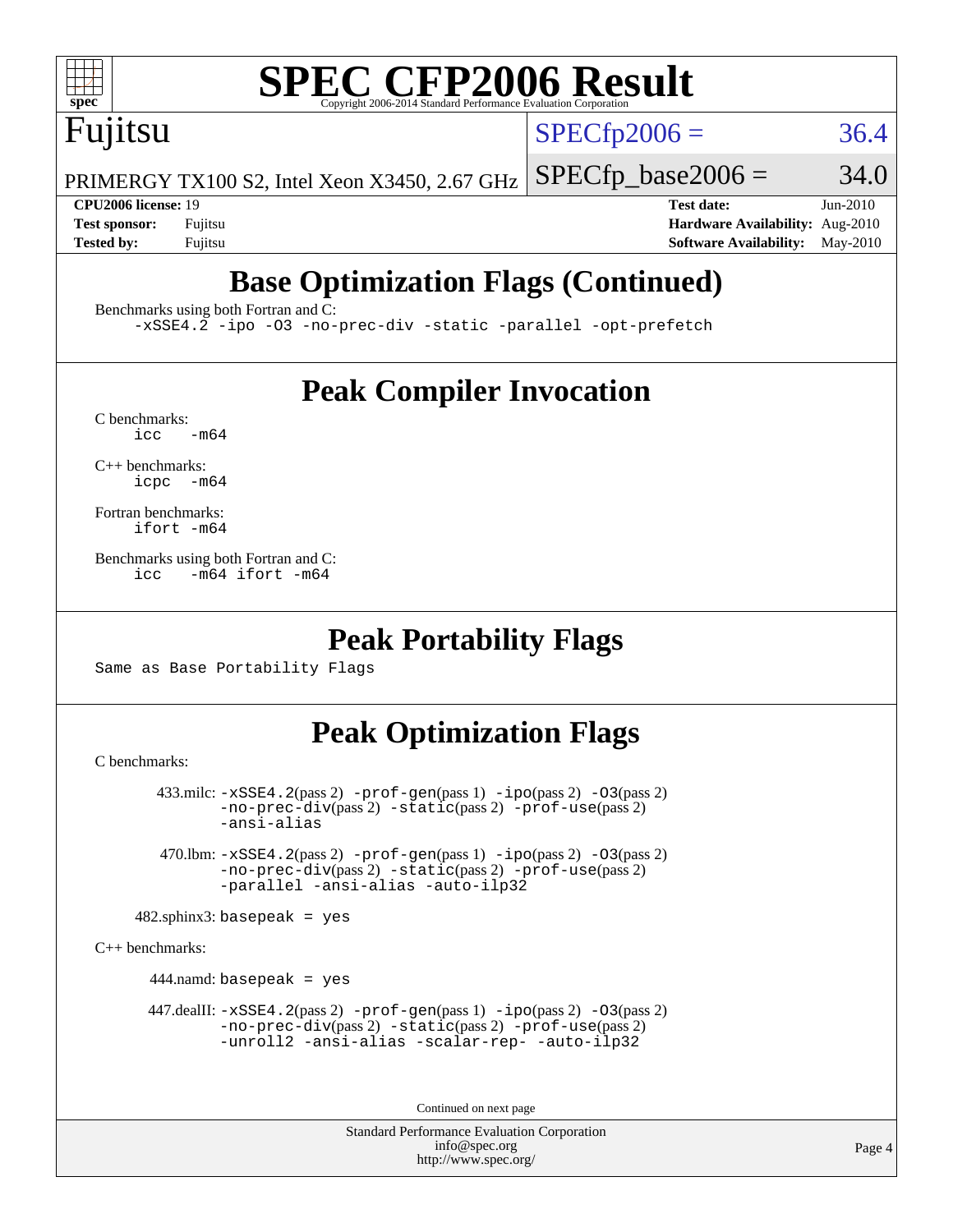

# **[SPEC CFP2006 Result](http://www.spec.org/auto/cpu2006/Docs/result-fields.html#SPECCFP2006Result)**

 $SPECfp2006 = 36.4$  $SPECfp2006 = 36.4$ 

PRIMERGY TX100 S2, Intel Xeon X3450, 2.67 GHz  $SPECfp\_base2006 = 34.0$ 

Fujitsu

**[CPU2006 license:](http://www.spec.org/auto/cpu2006/Docs/result-fields.html#CPU2006license)** 19 **[Test date:](http://www.spec.org/auto/cpu2006/Docs/result-fields.html#Testdate)** Jun-2010 **[Test sponsor:](http://www.spec.org/auto/cpu2006/Docs/result-fields.html#Testsponsor)** Fujitsu **[Hardware Availability:](http://www.spec.org/auto/cpu2006/Docs/result-fields.html#HardwareAvailability)** Aug-2010 **[Tested by:](http://www.spec.org/auto/cpu2006/Docs/result-fields.html#Testedby)** Fujitsu **[Software Availability:](http://www.spec.org/auto/cpu2006/Docs/result-fields.html#SoftwareAvailability)** May-2010

## **[Peak Optimization Flags \(Continued\)](http://www.spec.org/auto/cpu2006/Docs/result-fields.html#PeakOptimizationFlags)**

| $450.\text{soplex: } -x\text{SSE4}.2(\text{pass 2}) - \text{prof-gen}( \text{pass 1}) - \text{ipo}(\text{pass 2}) - 03(\text{pass 2})$<br>-no-prec-div(pass 2) -static(pass 2) -prof-use(pass 2)<br>-opt-malloc-options=3 -auto-ilp32 |  |
|---------------------------------------------------------------------------------------------------------------------------------------------------------------------------------------------------------------------------------------|--|
| $453.$ povray: $-xSSE4.2(pass2)$ -prof-gen $(pass1)$ -ipo $(pass2)$ -03 $(pass2)$<br>$-no-prec-div(pass 2) -static(pass 2) -prof-use(pass 2)$<br>-unroll4 -ansi-alias                                                                 |  |
| Fortran benchmarks:                                                                                                                                                                                                                   |  |
| 410.bwaves: -xSSE4.2 -ipo -03 -no-prec-div -static -opt-prefetch<br>-parallel                                                                                                                                                         |  |
| 416.gamess: $-xSSE4$ . 2(pass 2) $-prof-gen(pass 1) -ipo(pass 2) -03(pass 2)$<br>-no-prec-div(pass 2) -static(pass 2) -prof-use(pass 2)<br>-unroll2 -Ob0 -ansi-alias -scalar-rep-                                                     |  |
| $434$ .zeusmp: basepeak = yes                                                                                                                                                                                                         |  |
| $437$ leslie3d: basepeak = yes                                                                                                                                                                                                        |  |
| $459.GemsFDTD: -xSSE4.2(pass 2) -prof-gen(pass 1) -ipo(pass 2) -03(pass 2)$<br>$-no-prec-div(pass 2) -static(pass 2) -prof-use(pass 2)$<br>-unroll2 -Ob0 -opt-prefetch -parallel                                                      |  |
| 465.tonto: -xSSE4.2(pass 2) -prof-gen(pass 1) -ipo(pass 2) -03(pass 2)<br>$-no-prec-div(pass 2) -static(pass 2) -prof-use(pass 2)$<br>-inline-calloc -opt-malloc-options=3 -auto -unroll4                                             |  |
| Benchmarks using both Fortran and C:                                                                                                                                                                                                  |  |
| 435.gromacs: -xSSE4.2(pass 2) -prof-gen(pass 1) -ipo(pass 2) -03(pass 2)<br>-no-prec-div(pass 2) -static(pass 2) -prof-use(pass 2)<br>-opt-prefetch -auto-ilp32                                                                       |  |
| $436.cactusADM: -xSSE4.2(pass 2) -prof-gen(pass 1) -ipo(pass 2) -03(pass 2)$<br>-no-prec-div(pass 2) -static(pass 2) -prof-use(pass 2)<br>-unroll2 -opt-prefetch -parallel -auto-ilp32                                                |  |
| 454.calculix: -xSSE4.2 -ipo -03 -no-prec-div -static -auto-ilp32                                                                                                                                                                      |  |
| 481.wrf: Same as 454.calculix                                                                                                                                                                                                         |  |
| The flags file that was used to format this result can be browsed at<br>http://www.spec.org/cpu2006/flags/Intel-icll.1-linux64-revE.20100708.html                                                                                     |  |
| You can also download the XML flags source by saving the following link:<br>http://www.spec.org/cpu2006/flags/Intel-icll.1-linux64-revE.20100708.xml                                                                                  |  |
|                                                                                                                                                                                                                                       |  |